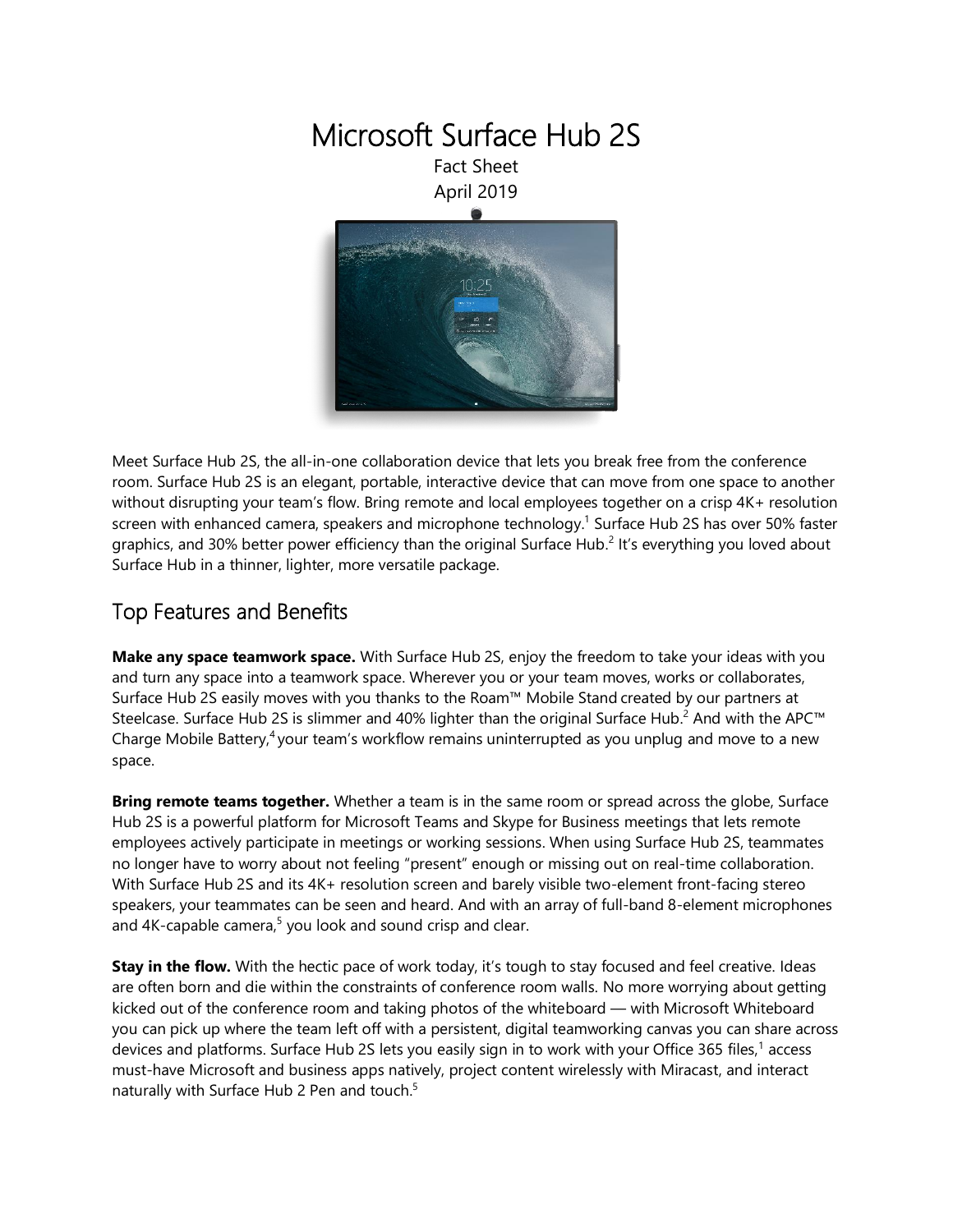Full Surface Hub 2S and accessories technical specifications below. Please see our partner websites for additional information on the [Steelcase Roam™ Mobile Stand](https://www.steelcase.com/Roam) and Wall Mount and APC™ Charge Mobile [Battery.](https://www.apc.com/us/en/campaign/apc-charge-mobile-battery-for-microsoft-surface-hub-2.jsp)<sup>4</sup>

| <b>Operating System</b> | Windows 10                                                          |  |
|-------------------------|---------------------------------------------------------------------|--|
| Exterior                | Dimensions: 29.2" x 43.2" x 3.0" (741 mm x 1097 mm x 76 mm)         |  |
|                         | Weight: 61.6 lbs (28 kg)                                            |  |
| Display                 | 50" 3:2 IPS 60Hz PixelSense Display                                 |  |
|                         | 3840 x 2560                                                         |  |
|                         | 10-bit color                                                        |  |
|                         | Gorilla Glass with slim 15.5mm border                               |  |
|                         | Frontside AG Etch touch surface with 10 points of multitouch        |  |
| <b>CPU</b>              | 8th Generation Intel® Core™ i5 processor                            |  |
| Graphics                | Intel <sup>®</sup> UHD Graphics 620                                 |  |
| Memory                  | 8GB DDR4 RAM                                                        |  |
| Storage <sup>6</sup>    | Solid State Drive (SSD) 128GB M.2 2230                              |  |
| Audio                   | Full band 8-element MEMS microphone array                           |  |
|                         | Full-range, front-facing 3-way stereo speakers with DSP enhancement |  |
| Ports                   | <b>Compute Ports</b>                                                |  |
|                         | $(1)$ USB-A                                                         |  |
|                         | $(1)$ USB-C/DP                                                      |  |
|                         | RJ45 Gigabit Ethernet                                               |  |
|                         | HDMI Video Input                                                    |  |
|                         | Mini-DisplayPort Video Output                                       |  |
|                         |                                                                     |  |
|                         | Monitor                                                             |  |
|                         | 4x USB-C (data or FPR) for camera or data                           |  |
| Sensors                 | Doppler occupancy sensor                                            |  |
|                         | <b>IMU</b>                                                          |  |
|                         | Thermal sensors                                                     |  |
| Physical side buttons   | 4-button, Power, Audio Volume Up/Down, Source Select                |  |
| In the box $6$          | Microsoft Surface Hub 2S                                            |  |
|                         | Surface Hub 2 Camera (1)                                            |  |
|                         | Surface Hub 2 Pen (1)                                               |  |
|                         | 3M AC power cable                                                   |  |
|                         | Quick Start Guide                                                   |  |

## Surface Hub 2S Technical Specifications

# Surface Hub 2 Camera Technical Specifications

| <b>Dimensions</b> | $2.26''$ x 2.18" x 1.65" (57.5 mm x 55.3 mm x 42 mm) |
|-------------------|------------------------------------------------------|
| Weight            | $0.12$ lbs (87.8 g)                                  |
| Connection        | USB- $C™$ (with magnetic attach)                     |
| Resolution        | 4Κ                                                   |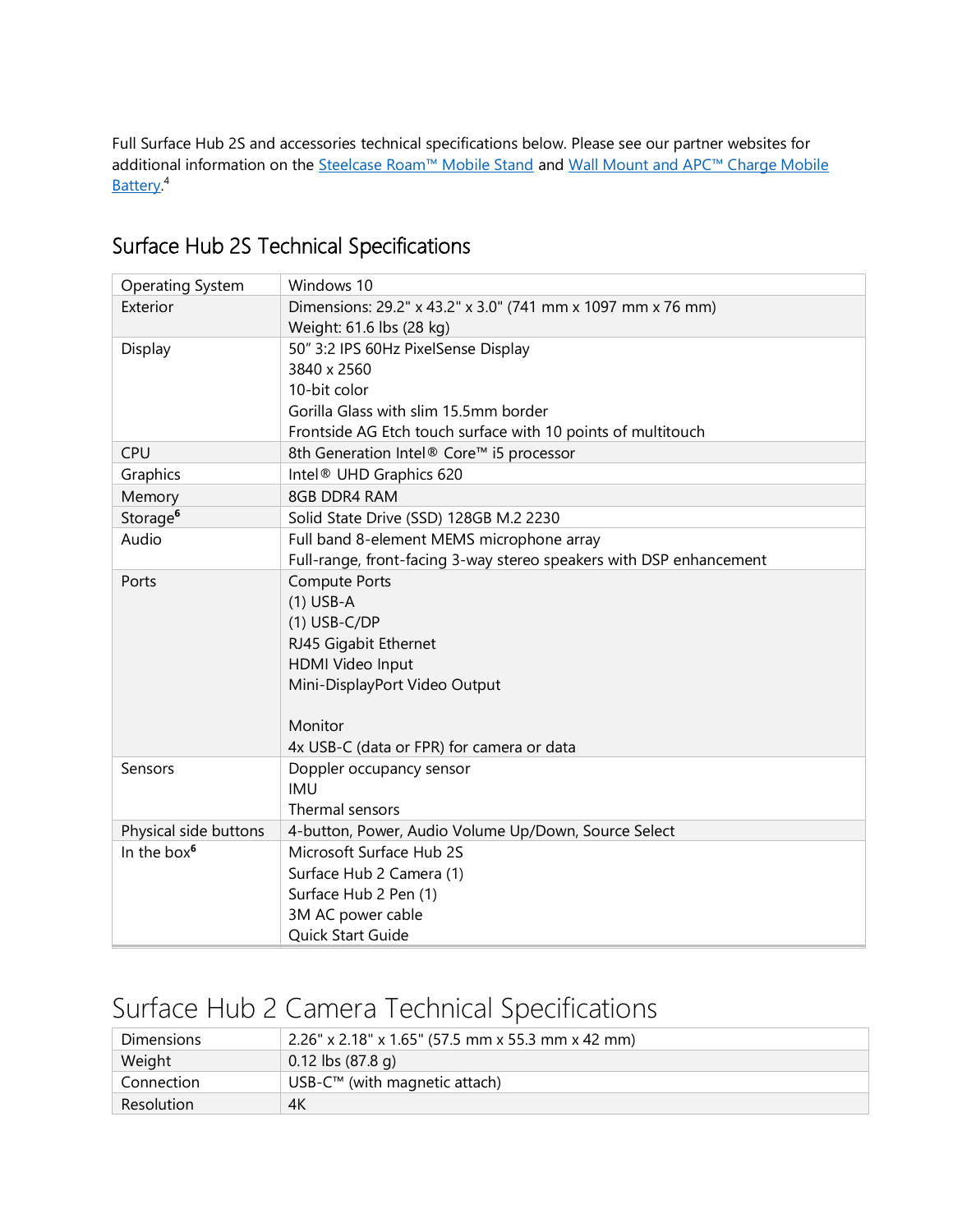| Field of view    | 90-degree HFOV             |
|------------------|----------------------------|
| Imaging features | Anti-flicker               |
|                  | Face-based auto exposure   |
|                  | Up to 30 frames per second |

# Surface Hub 2 Pen Technical Specifications

| Dimensions                 | 5.94" x 0.64" x 0.56" (151 mm x 16.3 mm x 14.3<br>mm)                                                                                                                                                                                                                                                                                                                             |
|----------------------------|-----------------------------------------------------------------------------------------------------------------------------------------------------------------------------------------------------------------------------------------------------------------------------------------------------------------------------------------------------------------------------------|
| Weight                     | $0.09$ lbs $(41q)$                                                                                                                                                                                                                                                                                                                                                                |
| <b>Buttons</b>             | Barrel button and tail eraser                                                                                                                                                                                                                                                                                                                                                     |
| Color                      | Grey                                                                                                                                                                                                                                                                                                                                                                              |
| Connector type             | Bluetooth 4.0                                                                                                                                                                                                                                                                                                                                                                     |
| Compatibility <sup>1</sup> | Surface Hub 2S<br>$\bullet$<br>Surface Book 2*<br>Surface Book<br>Surface Studio 2*<br>Surface Studio*<br>Surface Laptop<br>Surface Laptop 2<br>Surface Go<br>Surface Go with LTE Advanced<br>Surface Pro 6*<br>Surface Pro (5th Gen)*<br>Surface Pro (5th Gen) with LTE<br>Advanced*<br>Surface Pro 4<br>Surface Pro 3<br>Surface 3<br>* Tilt functionality currently available. |

## Contact Information

### **For more information, press only:**

Rapid Response Team, WE Communications, (425) 638-7777, [rrt@we-worldwide.com](mailto:rrt@waggeneredstrom.com)

### **For more product information and images:**

Visit the Surface Newsroom at [https://news.microsoft.com/presskits/surface/.](https://news.microsoft.com/presskits/surface/)

#### **For more information about Surface:**

 $\overline{\phantom{a}}$ 

Visit Surface at [http://www.microsoft.com/surface.](http://www.microsoft.com/surface)

<sup>&</sup>lt;sup>1</sup> Software license required for some features. Sold separately.